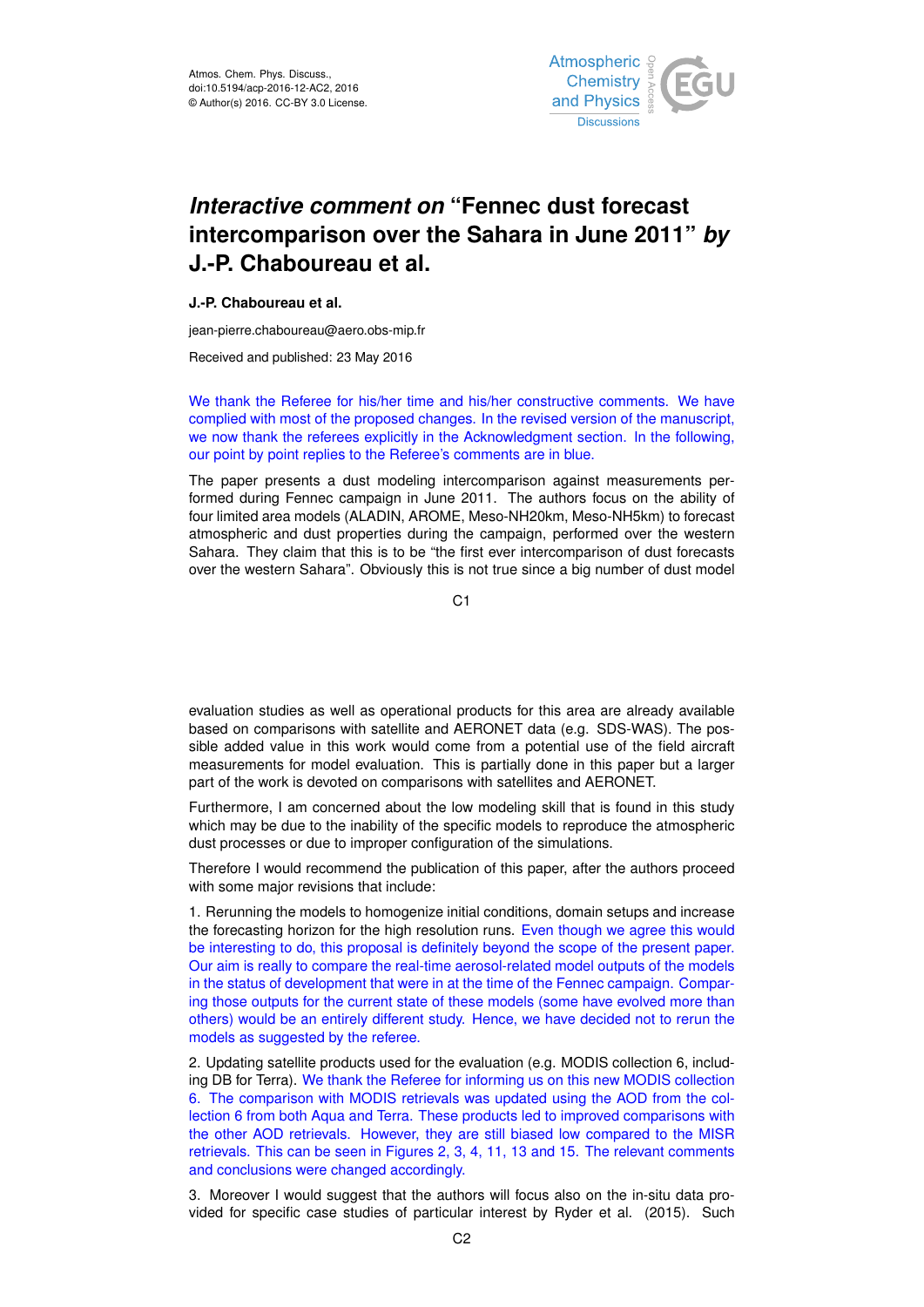analysis could provide more insight on the capabilities and restrictions of each model in reproducing the dust related processes. Thanks for suggesting this. We have not included such a comparison in the paper for the following reasons. Experience shows that such comparison is difficult and not really useful for providing insight into the capability in reproducing the dust related processes at small scales. First of all, such detailed measurements acquired over relatively small areas are often difficult to compare with model outputs at the resolution of the models. In the lower half of the Saharan atmospheric boundary layer (SABL), they are generally representative of local emissions and characterized by large natural variability at the scale of the model mesh, both of these aspects being challenging for mesoscale models (operating in real-time) to capture. In the upper part of the SABL, dust composition in the Western Sahara is dominated by long-range transport and is characterized by a mixture of dust from many remote sources. In this case, in situ observations are representative "averaged" dust characteristics and generally are a better match to the model outputs, which are integrative by nature (at the model resolutions considered here). It is worth noting that the ORILAM scheme (in which the three dust lognormal modes are generated and transported, used in all three models) was thoroughly validated using in situ aerosol measurements acquired in the long-range transport region (i.e. in the Saharan Aerosol Layer) during the AMMA campaign over a long period of time and across a large domain in West Africa (including the southern fringes of the Sahara). Hence in the case of the Fennec campaign, we expect in situ measurements collected from the BAE 146 in the dust long-range transport region (above 2 km agl) to be a good match to the model outputs, and we see no worth in adding the comparison.

Details on the aforementioned suggestions are given below along with other minor comments.

Specific Comments:

Line 16: Please replace extinction with concentrations. Done

C3

Line 53: Two aircrafts. The plurial of aircraft is aircraft.

Line 91: centred – centered. The text was written in British English.

Line 92: What is a "piecewise parabolic method advection scheme" ? It is a classical advection scheme, widely used in the fluid dynamics community.

Line 103: Please give more information on ARPEGE model. ARPEGE is the Météo-France global model (this is now added in the text). In other words, it is the Météo-France equivalent of IFS at ECMWF.

Line 103: There is no use in comparing models with different initial conditions. Even the same model will produce different results when initialized at different times. We do not agree. The "poor-man" ensemble approach has been shown to be extremely useful for advancing knowledge in many fields of the atmospheric science. Our aim is really to compare the real-time aerosol-related model outputs of the models in the status of development that were at the time of the Fennec campaign. That means having to cope with different resolutions, different initial states and different parametrizations.

Line 106: Don't you assume any model spin up time for Meso-NH? By initializing the model every 24 hours you are most probably just interpolating ECMWF data on your domain rather than allowing the higher resolution model to develop its own atmospheric fields. We used three-hourly outputs starting from 3-h lead time for Meso-NH. So we implicitly assumed a spin-up time of less than 3 hours. This is a sufficient time for the model to develop its own fields.

Lines 100-115: Please give also information for the vertical model grid structure. Added.

Lines 137-140: What is the physical meaning of this tuning factor? for adjusting parameterisation ... fixing the (un)known unknown, which is a common practice in a numerical world.

Line 162: "In general, dust is characterized by low values of Ångstrom exponent, less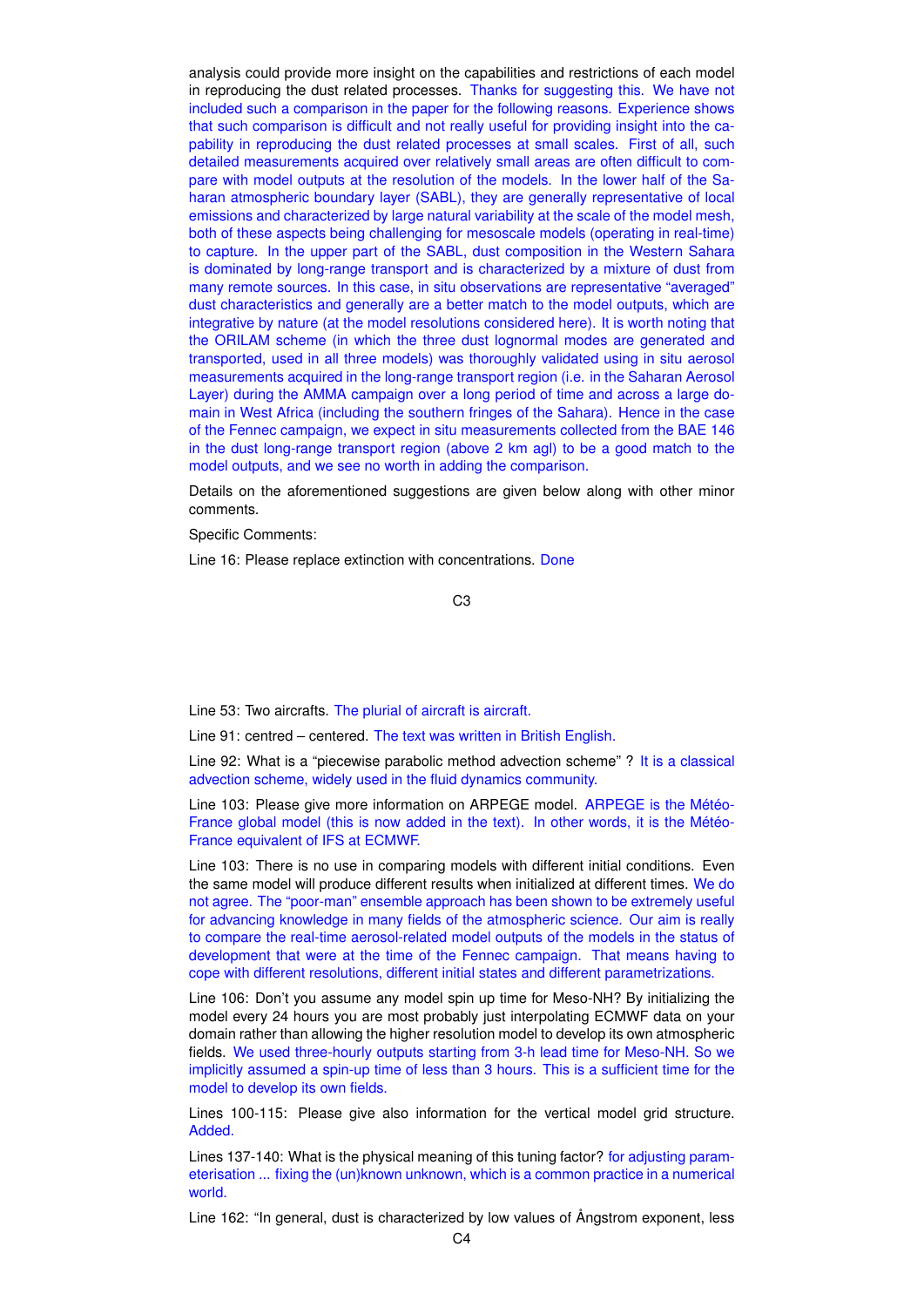than 0.4". Did you filter out AOD measurements with Angstrom  $> 0.4$ ? No - but both AOD and Angstrom are shown explicitly in Fig. 3, though.

Lines 169-172 : Do you consider using updated MODIS DB product from Collection 6 for your comparisons throughout the paper? And please check if Terra DB product is available already. The comparison with MODIS retrievals was updated using the AOD from the collection 6 from both Aqua and Terra.

Line 175: "63% of the MISR AODs fell within 0.05 or 20% of AERONET AODs". This phrase is not clear - please explain further. The sentence refers to Figure 2 of Kahn et al. (2005). To make the sentence more clear, we reworded it as "63% of the MISR AODs fell within the envelope of  $\pm 0.05$  or  $\pm 20\% \times$  AOD of AERONET values".

Lines 233 – 307: Comparison between models and AERONET in section 3.2 indicate a very low modeling skill which makes the analysis presented in the following sections questionable. Point-by-point comparison gives low score often. This is especially true within the dust source regions.

Line 297: "There was no strong contrast in scores between forecasts initialized with ARPEGE and ECMWF nor in forecasts at low and high resolutions". How do you explain this taking also into consideration the model differences mentioned in lines 309-315? We do not expect any linear relationship between the contrast in scores and the number of differences in the model characteristics. The absence of any strong contrast in scores just indicates that the models all have good skill in forecasting dust AOD.

Lines 314-315. I would strongly recommend to run again AROME for Fennec period extending also the modeling domain so that it is comparable to ALADIN. As explained before, this is really out of the scope of the present paper. Note that the AROME domain was the largest possible given the computing capability available to us in 2011. It resulted from a compromise between computing efficiency and the necessity to cover both the dust sources and the location of the Fennec campaign.

C5

Lines 334-335: Why not attributed to LLJ? We visually checked that a standard deviation of 10-m wind speed larger than 3 m/s corresponds well to cold pools, and not to LLJ.

Line 340: "Here, the ITD was defined as the southern limit where the mixing ratio of water vapour at 2m equals 10 g kg-1". At which model? For all the models.

Line 355: Please examine if these are indeed cold pools and explain how they are defined in the models. We checked that these structures are really cold polds, i.e. they are characterized by divergent winds and cold air at the surface.

Line 372-373 : Not clear - Please rephrase. To make the sentence more clear, we reworded it as "The time of the maximum [...] occurred at 12:00 UTC for ALADIN and MNH20 and 00:00 UTC for MNH05."

Lines 410-420: What is the correlation between the wind regimes and dust episode severity? For example if the 6% cold pool corresponds to one or two episodes during the 1 month period this could be a significant contribution. We added "Emission due to cold pools [...], but occurred 13 % of days in June (on 16, 19, 23 and 24 June)"

Lines 457-458: How do you define "rather well" and "remarkably well"? Please use statistical metrics. We added "with maximum errors of less than 4 K" after "rather well". Note that "remarkably well" was already quantified with number as the sentence is "remarkably well, with maximum differences of less than 2 K below 4 km"

Lines 545-546: "AROME was initialized at 18:00 UTC the previous day and was able to forecast the development of the thunderstorms over the Atlas Mountains and the associated cold pools (not shown)". This is an important finding and it is definitely worth showing. This will be the subject of a forthcoming study dedicated to the observations of the cold-pool properties over northern Mauritania and their representation in the models at different horizontal resolutions.

Lines 549-550: "However, the meteorological imprint of the associated density cur-